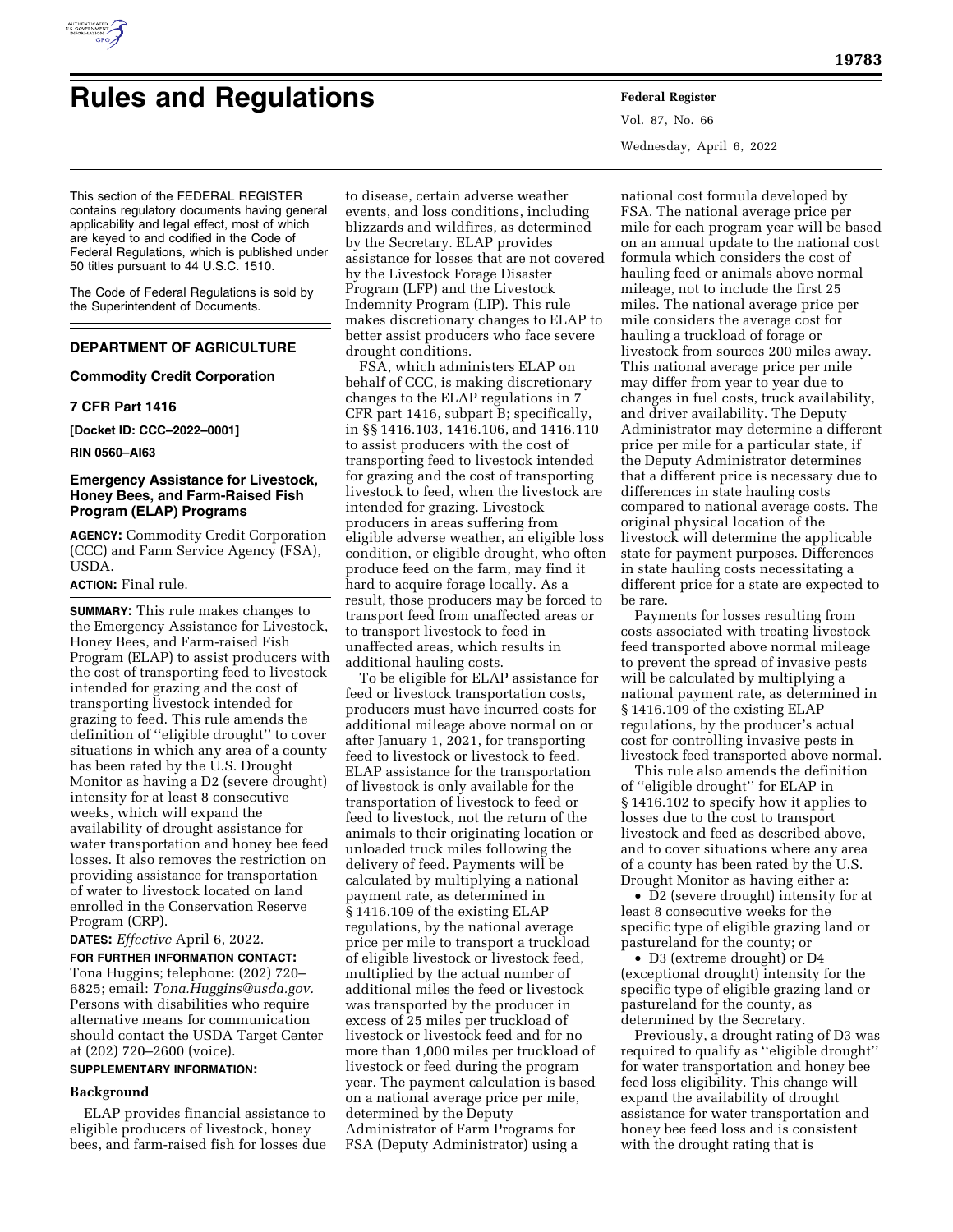applicable to LFP as specified in § 1416.205 and Secretarial disaster area designations as specified in § 759.5(a). This rule also removes the restriction in § 1416.103(d)(5) on providing assistance for transportation of water to livestock located on land enrolled in CRP.

This rule also makes minor technical corrections to §§ 1416.106(c)(3), 1416.110(a)(4), 1416.110(b).

#### **Notice and Comment, Paperwork Reduction Act, Congressional Review Act, and Effective Date**

The Administrative Procedure Act  $(APA, 5 U.S.C. 553(a)(2))$  provides that the notice and comment and 30-day delay in the effective date provisions do not apply when the rule involves specified actions, including matters relating to benefits or contracts. This rule governs ELAP, which provides benefit payments and therefore falls within that exemption.

Further, as specified in 7 U.S.C. 9091, the regulations to implement ELAP are:

• Exempt from the notice and comment provisions of 5 U.S.C. 553; and

• Exempt from the Paperwork Reduction Act (44 U.S.C. chapter 35).

This rule is exempt from the regulatory analysis requirements of the Regulatory Flexibility Act (5 U.S.C. 601–612), as amended by the Small Business Regulatory Enforcement Fairness Act of 1996 (SBREFA). The requirements for the regulatory flexibility analysis in 5 U.S.C. 603 and 604 are specifically tied to the requirement for a proposed rule by section 553 or any other law; in addition, the definition of rule in 5 U.S.C. 601 is tied to the publication of a proposed rule.

This is not a major rule under the Congressional Review Act (CRA), as defined by 5 U.S.C. 804(2). Therefore, FSA is not required to delay the effective date for 60 days from the date of publication to allow for Congressional review.

Therefore, this rule is effective upon publication in the **Federal Register**.

#### **Executive Orders 12866 and 13563**

Executive Order 12866, ''Regulatory Planning and Review,'' and Executive Order 13563, ''Improving Regulation and Regulatory Review,'' direct agencies to assess all costs and benefits of available regulatory alternatives and, if regulation is necessary, to select regulatory approaches that maximize net benefits. The assessment should include potential economic, environmental, public health and safety effects, distributive impacts, and equity. Executive Order 13563 emphasized the

importance of quantifying both costs and benefits, of reducing costs, of harmonizing rules, and of promoting flexibility. The requirements in Executive Orders 12866 and 13563 for the analysis of costs and benefits apply to rules that are determined to be significant.

The Office of Management and Budget (OMB) designated this rule as not significant under Executive Order 12866 and therefore, OMB has not reviewed this rule and an analysis of costs and benefits to loans is not required under either Executive Order 12866 or 13563.

#### **Environmental Review**

The environmental impacts of this final rule have been considered in a manner consistent with the provisions of the National Environmental Policy Act (NEPA, 42 U.S.C. 4321–4347), the regulations of the Council on Environmental Quality (40 CFR parts 1500–1508), and because USDA will be making the payments to producers, the USDA regulation for compliance with NEPA (7 CFR part 1b).

This rule implements discretionary amendments for ELAP. The discretionary aspects are to improve administration of the programs and clarify existing program requirements. FSA is providing the disaster assistance under ELAP to eligible producers. The discretionary provisions would not alter any environmental impacts resulting from implementing the mandatory changes to those programs. Accordingly, these discretionary aspects are coved by the following Categorical Exclusion in 7 CFR 799.31(b)(6)(vi) safety net programs administrated by FSA.

Through this review, FSA determined that the proposed discretionary changes in this rule fit within the categorical exclusions listed above. Categorical exclusions apply when no extraordinary circumstances (§ 799.33) exist. This rule presents only discretionary amendments that will not have an impact on the human environments, individually or cumulatively. Therefore, FSA will not prepare an environmental assessment or environmental impact statement for this rule. This rule serves as documentation of the programmatic environmental compliance decision for this federal action.

#### **Executive Order 12988**

This rule has been reviewed under Executive Order 12988, ''Civil Justice Reform.'' This rule will not preempt State or local laws, regulations, or policies unless they represent an irreconcilable conflict with this rule. Payments for transportation of feed and livestock will be made retroactively

starting on January 1, 2021, as discussed above. Before any judicial actions may be brought regarding the provisions of this rule, the administrative appeal provisions of 7 CFR parts 11 and 780 are to be exhausted.

#### **Executive Order 13175**

This rule has been reviewed in accordance with the requirements of Executive Order 13175, ''Consultation and Coordination with Indian Tribal Governments.'' Executive Order 13175 requires Federal agencies to consult and coordinate with Tribes on a government-to-government basis on policies that have Tribal implications, including regulations, legislative comments or proposed legislation, and other policy statements or actions that have substantial direct effects on one or more Indian Tribes, on the relationship between the Federal Government and Indian Tribes, or on the distribution of power and responsibilities between the Federal Government and Indian Tribes.

USDA has assessed the impact of this rule on Indian Tribes and determined that this rule does not, to our knowledge, have Tribal implications that required Tribal consultation under Executive Order 13175 at this time. If a Tribe requests consultation, the USDA Office of Tribal Relations (OTR) will ensure meaningful consultation is provided where changes, additions, and modifications are not expressly mandated by law. Outside of Tribal consultation, USDA is working with Tribes to provide information about pandemic assistance, agricultural disaster assistance, and other issues.

#### **Unfunded Mandates**

Title II of the Unfunded Mandates Reform Act of 1995 (UMRA, Pub. L. 104–4) requires Federal agencies to assess the effects of their regulatory actions of State, local, and Tribal governments or the private sector. Agencies generally must prepare a written statement, including cost benefits analysis, for proposed and final rules with Federal mandates that may result in expenditures of \$100 million or more in any 1 year for State, local or Tribal governments, in the aggregate, or to the private sector. UMRA generally requires agencies to consider alternatives and adopt the more cost effective or least burdensome alternative that achieves the objectives of the rule. This rule contains no Federal mandates, as defined in Title II of UMRA, for State, local and Tribal governments or the private sector. Therefore, this rule is not subject to the requirements of sections 202 and 205 of UMRA.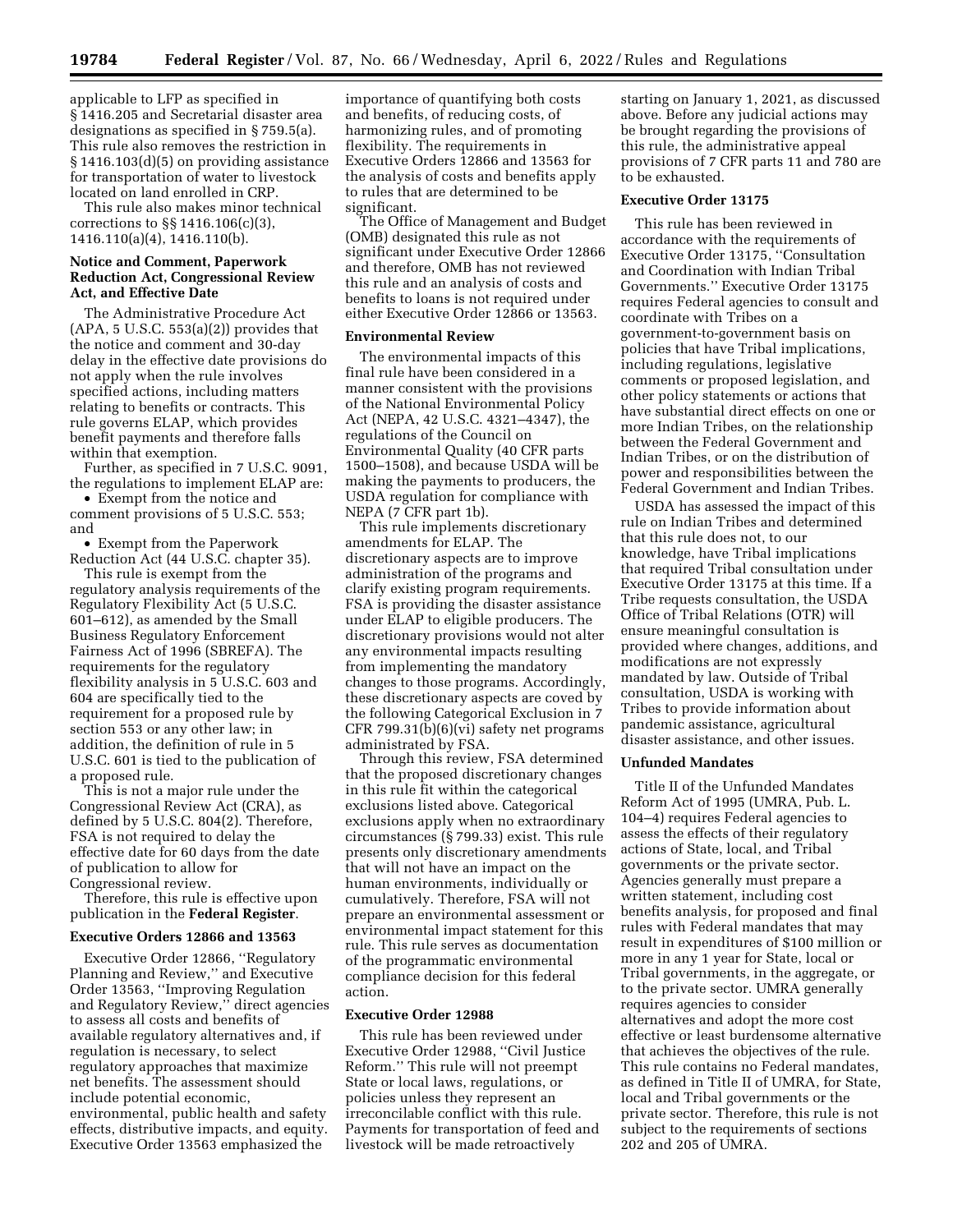#### **Federal Assistance Programs**

The title and number of the Federal Domestic Assistance Program found in the Catalog of Federal Domestic Assistance to which this rule applies are 10.091—Emergency Assistance for Livestock, Honey Bees, and Farm-raised Fish Program.

#### **USDA Non-Discrimination Policy**

In accordance with Federal civil rights law and U.S. Department of Agriculture (USDA) civil rights regulations and policies, USDA, its Agencies, offices, and employees, and institutions participating in or administering USDA programs are prohibited from discriminating based on race, color, national origin, religion, sex, gender identity (including gender expression), sexual orientation, disability, age, marital status, family or parental status, income derived from a public assistance program, political beliefs, or reprisal or retaliation for prior civil rights activity, in any program or activity conducted or funded by USDA (not all bases apply to all programs). Remedies and complaint filing deadlines vary by program or incident.

Persons with disabilities who require alternative means of communication for program information (for example, braille, large print, audiotape, American Sign Language, etc.) should contact the responsible Agency or USDA TARGET Center at (202) 720–2600 or (844) 433– 2774 (toll-free nationwide). Additionally, program information may be made available in languages other than English.

To file a program discrimination complaint, complete the USDA Program Discrimination Complaint Form, AD– 3027, found online at *[https://](https://www.usda.gov/oascr/how-to-file-a-program-discrimination-complaint) [www.usda.gov/oascr/how-to-file-a](https://www.usda.gov/oascr/how-to-file-a-program-discrimination-complaint)[program-discrimination-complaint](https://www.usda.gov/oascr/how-to-file-a-program-discrimination-complaint)* and at any USDA office or write a letter addressed to USDA and provide in the letter all the information requested in the form. To request a copy of the complaint form, call (866) 632–9992. Submit your completed form or letter to USDA by mail to: U.S. Department of Agriculture, Office of the Assistant Secretary for Civil Rights, 1400 Independence Avenue SW, Washington, DC 20250–9410 or email: *[OAC@](mailto:OAC@usda.gov) [usda.gov.](mailto:OAC@usda.gov)* 

USDA is an equal opportunity provider, employer, and lender.

#### **List of Subjects in 7 CFR Part 1416**

Administrative practice and procedure, Agriculture, Bees, Dairy products, Disaster assistance, Fruits, Livestock, Nursery stock, Reporting and recordkeeping requirements, Seafood.

For the reasons discussed above, this final rule amends 7 CFR part 1416 as follows:

#### **PART 1416—EMERGENCY AGRICULTURAL DISASTER ASSISTANCE PROGRAMS**

■ 1. The authority citation for part 1416 continues to read as follows:

**Authority:** Title I, Pub. L. 113–79, 128 Stat. 649; Title I, Pub. L. 115–123; Title VII, Pub. L. 115–141; and Title I, Pub. L. 116–20.

#### **Subpart B—Emergency Assistance for Livestock, Honeybees, and Farm-Raised Fish Program**

■ 2. In § 1416.102, revise the definition of ''eligible drought'' to read as follows.

#### **§ 1416.102 Definitions.**

\* \* \* \* \* *Eligible drought* means that any area of the county has been rated by the U.S. Drought Monitor as having D2 (severe drought) intensity for at least 8 consecutive weeks for the specific type of eligible grazing land or pastureland for the county, or D3 (extreme drought) or D4 (exceptional drought) intensity for the specific type of eligible grazing land or pastureland for the county, as determined by the Secretary:

(1) At any time during the program year, for additional honey bee feed loss;

(2) That directly impacts water availability at any time during the normal grazing period (for example, snow pack that feeds streams and springs), as determined by the Deputy Administrator or designee, for losses resulting from transporting water to livestock; or

(3) At any time during the normal grazing period, for losses resulting from the additional cost incurred to transport livestock feed or eligible livestock to feed, for additional mileage above normal.

\* \* \* \* \* ■ 3. In § 1416.103, revise paragraph (d)(5) introductory text and add paragraph (d)(6) to read as follows.

#### **§ 1416.103 Eligible losses, adverse weather, and other loss conditions.**

- \* \* \* \* \*
- (d) \* \* \*

(5) A loss resulting from the additional cost of transporting water to eligible livestock as specified in § 1416.104(a) due to eligible adverse weather, eligible loss condition, or eligible drought, as determined by the Deputy Administrator, including, but not limited to, costs associated with water transport equipment rental fees, labor, and contracted water

transportation fees. The cost of the water is not eligible for payment. To be eligible for additional cost of transporting water to eligible livestock, the livestock must be livestock that would normally have been grazing on eligible grazing lands that meet all of the following:

\* \* \* \* \* (6) A loss resulting from the additional cost incurred on or after January 1, 2021, to transport, eligible livestock to feed or livestock feed to eligible livestock for additional mileage above normal, due to eligible adverse weather, an eligible loss condition, or eligible drought, as determined by the Deputy Administrator, including costs associated with treating livestock feed to prevent the spread of invasive pests. The cost of the feed is not eligible for payment. Negligence, mismanagement, or wrongdoing by the producer is not considered an eligible loss condition for livestock or feed transportation costs. To be eligible for a loss under this paragraph, the livestock must be livestock that would normally have been on eligible grazing lands physically located in the county where the eligible adverse weather, eligible loss condition, or eligible drought, as determined by the Deputy Administrator, occurred.

■ 4. In § 1416.104, revise paragraph (a) introductory text, paragraph (b) introductory text, and paragraph (c) introductory text to read as follows.

\* \* \* \* \*

#### **§ 1416.104 Eligible livestock, honeybees, and farm-raised fish.**

(a) To be considered eligible livestock for livestock grazing and feed; losses resulting from transporting water, feed, and livestock; and gathering livestock to treat for cattle tick fever; livestock must meet all the following conditions: \* \* \* \* \*

(b) The eligible livestock types for grazing and feed losses; losses resulting from transporting water, feed, and livestock; and gathering livestock to treat for cattle tick fever are:

\* \* \* \* \* (c) Ineligible livestock for grazing and feed losses and losses resulting from transporting water, feed, and livestock include, but are not limited to:

■ 5. In § 1416.105, revise paragraph (a) introductory text to read as follows.

\* \* \* \* \*

#### **§ 1416.105 Eligible producers, owners, and contract growers.**

(a) To be considered an eligible livestock producer and receive payments for feed losses; losses